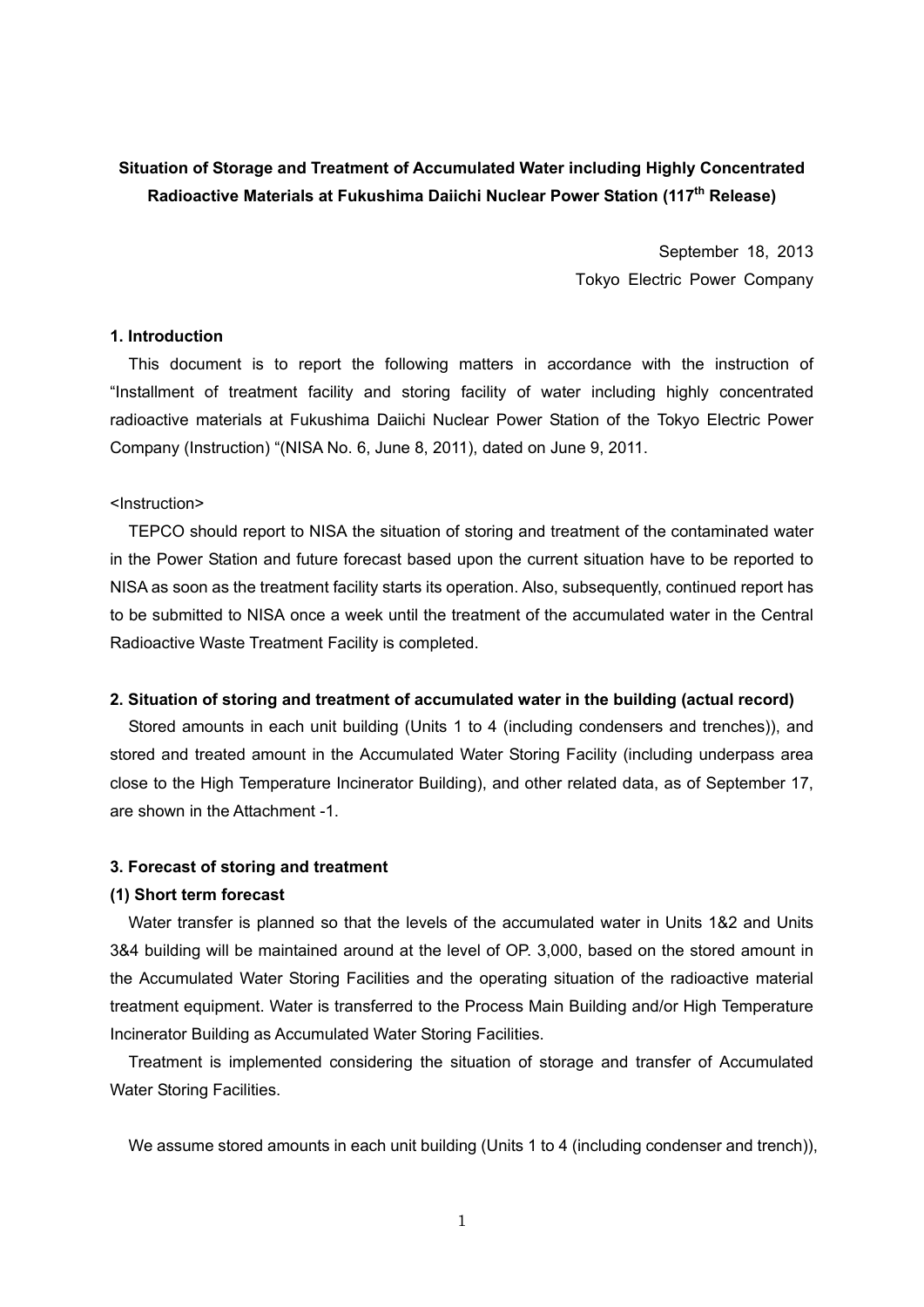and stored and treated amount in the Accumulated Water Storing Facilities (including underpass area close to the High Temperature Incinerator Building), and other related data as of September 24, as shown in Attachment -2.

#### **(2) Middle term forecast**

Regarding accumulated water in Unit 1&2 building and Unit 3&4 building, from the viewpoint of reducing the risks of discharging to the ocean and leaking into the groundwater, it is necessary to keep enough capacity for the accumulated water in the building until its level reaches OP. 4,000 and to keep the accumulated water level lower than the groundwater level. On the other hand, based on the view of limiting inflow of underwater to buildings and reducing the amount of emerged accumulated water, we are planning to transfer accumulated water keeping its level in the building around OP. 3,000 considering water tank capacity.

As for accumulated water of the Process Main Building and the High Temperature Incinerator Building, we are planning to treat the accumulated water considering the situation of construction of middle and low level waste water tanks, the operation factor of the radioactive material treatment instruments and duration for maintenance.

We forecast stored amounts in each unit building (Unit 1 to 4 (including condensers and trenches)), and storing and treatment situations in the Accumulated Water Storing Facilities (including underpass areas close to the High Temperature Incinerator Building) for 3 months, as shown in Attachment -3.

Stored amounts in each building and the water storage equipment are forecasted to be unchanged in case transfer and treatment were implemented as scheduled without rain. However, it would be subject to change depending on the operation factor of the radioactive material treatment instruments and so on.

Also, the water treated at the radioactive material treatment equipment (fresh water and condensed salt water) can be stored in the middle and low level waste water tanks.

END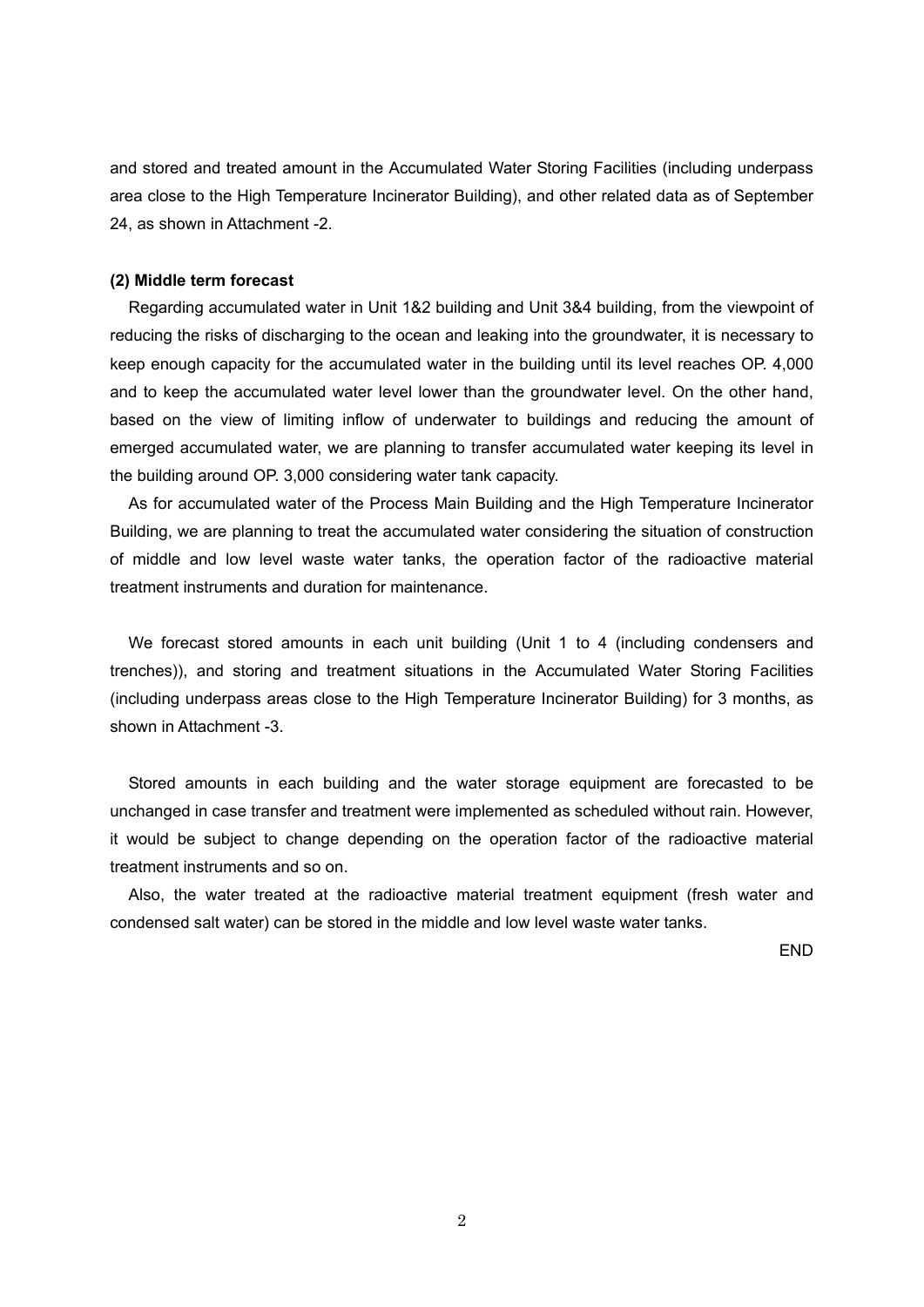#### Attachment-1Storage and treatment of high level radioactive accumulated water (as of September 17, 2013)



| Facility                                                                                  | Storage                     |                        | Change from Water level in |  | <b>Storage Facility</b>               | Storage volume              | Change from | Water level | Treated volume<br>$(9/11 - 9/17)$ | Cumulative                   | Waste produced                                                                       |                                                                                                                                                                                     | Change from                                                                           | Storage             |  |  |  |  |
|-------------------------------------------------------------------------------------------|-----------------------------|------------------------|----------------------------|--|---------------------------------------|-----------------------------|-------------|-------------|-----------------------------------|------------------------------|--------------------------------------------------------------------------------------|-------------------------------------------------------------------------------------------------------------------------------------------------------------------------------------|---------------------------------------------------------------------------------------|---------------------|--|--|--|--|
| volume                                                                                    | last report                 | T/B                    |                            |  |                                       | last report                 |             |             | treated volume                    |                              |                                                                                      | last report                                                                                                                                                                         | capacity                                                                              |                     |  |  |  |  |
| Unit 1                                                                                    | Approx.13,800m              | $+100\mathrm{m}^3$     | OP.2.826                   |  | Process Main Building                 | Approx.13,660m <sup>3</sup> | $+140m^3$   | OP.3,679    | Approx. 5,720m <sup>3 *7</sup>    | Approx.741,580m <sup>3</sup> | Sludge                                                                               | 597 <sup>3</sup>                                                                                                                                                                    | No change                                                                             | $7003$ <sup>2</sup> |  |  |  |  |
| Unit 2                                                                                    | Approx.20,200m              | $-1.900m3$             | OP.2.818                   |  | High Temperature Incinerator Building | Approx. 3,020m <sup>3</sup> | $-850m3$    | OP.1.920    |                                   |                              | Used vessels                                                                         | 570.8                                                                                                                                                                               | $+2$                                                                                  | 2,514               |  |  |  |  |
| Unit 3                                                                                    | Approx.23,600m <sup>3</sup> | $+1.600m^{3}$          | OP.3.055                   |  | Total                                 | Approx.16,680m <sup>3</sup> |             |             |                                   |                              |                                                                                      | *1 The figures are just for reference when the water level of Desalination System and<br>Evaporative concentration apparatus are not stable.                                        |                                                                                       |                     |  |  |  |  |
| Unit 4                                                                                    | Approx.17,800m <sup>3</sup> | OP.2,954<br>$+1.300m3$ |                            |  |                                       |                             |             |             |                                   |                              |                                                                                      | *2 Shows the operational limit.                                                                                                                                                     |                                                                                       |                     |  |  |  |  |
| Total                                                                                     | Approx.75,400m <sup>3</sup> |                        |                            |  |                                       |                             |             |             |                                   |                              |                                                                                      |                                                                                                                                                                                     | *3 The underground reservoirs are not included in the figure.                         |                     |  |  |  |  |
|                                                                                           |                             |                        |                            |  |                                       |                             |             |             |                                   |                              |                                                                                      |                                                                                                                                                                                     | *4 Storage capacity of the filtrate water tank $(4,600m3)$ is included in the figure. |                     |  |  |  |  |
| [Highlights from the previous update (September 10, 2013) to the present status]          |                             |                        |                            |  |                                       |                             |             |             |                                   |                              |                                                                                      | *5 The treated water from the Multi-nuclide Removal Equipment (under hot test) is stored<br>Freshwater and concentrated saltwater will be stored depending on the operation stature |                                                                                       |                     |  |  |  |  |
| - Water transfer from Unit 2 to Unit 3 Turbine Building is in progress.                   |                             |                        |                            |  |                                       |                             |             |             |                                   |                              | *6 Data of Cs-137 are described above.                                               |                                                                                                                                                                                     |                                                                                       |                     |  |  |  |  |
| - Water transfer from Unit 3 to the High Temperature Incinerator Building is in progress. |                             |                        |                            |  |                                       |                             |             |             |                                   |                              | *7 Total treated amount of Cesium adsorption apparatus and 2nd Cesium adsorption app |                                                                                                                                                                                     |                                                                                       |                     |  |  |  |  |
| - Since November 29, water transfer from Unit 4 has been under suspension.                |                             |                        |                            |  |                                       |                             |             |             |                                   |                              | Cesium adsorption apparatus (0m <sup>3</sup> )<br>Breakdown of the treated amount:   |                                                                                                                                                                                     |                                                                                       |                     |  |  |  |  |

- 2nd Cesium Adsorption Apparatus are under operation (Availability factor 68.1% (Projected: 65%)).

- Since July 17, Cesium Adsorption Apparatus has been under suspension.

- The tank No.10 in the H3 area (H3-A-No.10) was excluded from the calculation of storage capacity of the "concentrated saltwater receiving tank."

\*7 Total treated amount of Cesium adsorption apparatus and 2nd Cesium adsorption apparatus Breakdown of the treated amount: Cesium adsorption apparatus  $(0m^3)$ 

2nd Cesium adsorption apparatus  $(5.720m<sup>3</sup>)$ 

Breakdown of the cumulative treated amount: Cesium adsorption apparatus (189,250m<sup>3</sup>)

2nd Cesium adsorption apparatus (552,330m<sup>3</sup>)<br>
<sup>2</sup>B Breakdown of the used vessels: Cesium adsorption apparatus (434) Cesium adsorption apparatus (434) 2nd cesium Cesium adsorption apparatus (84) Storage container of the Multi-nuclide Removal Equipment (52) and treated column (0)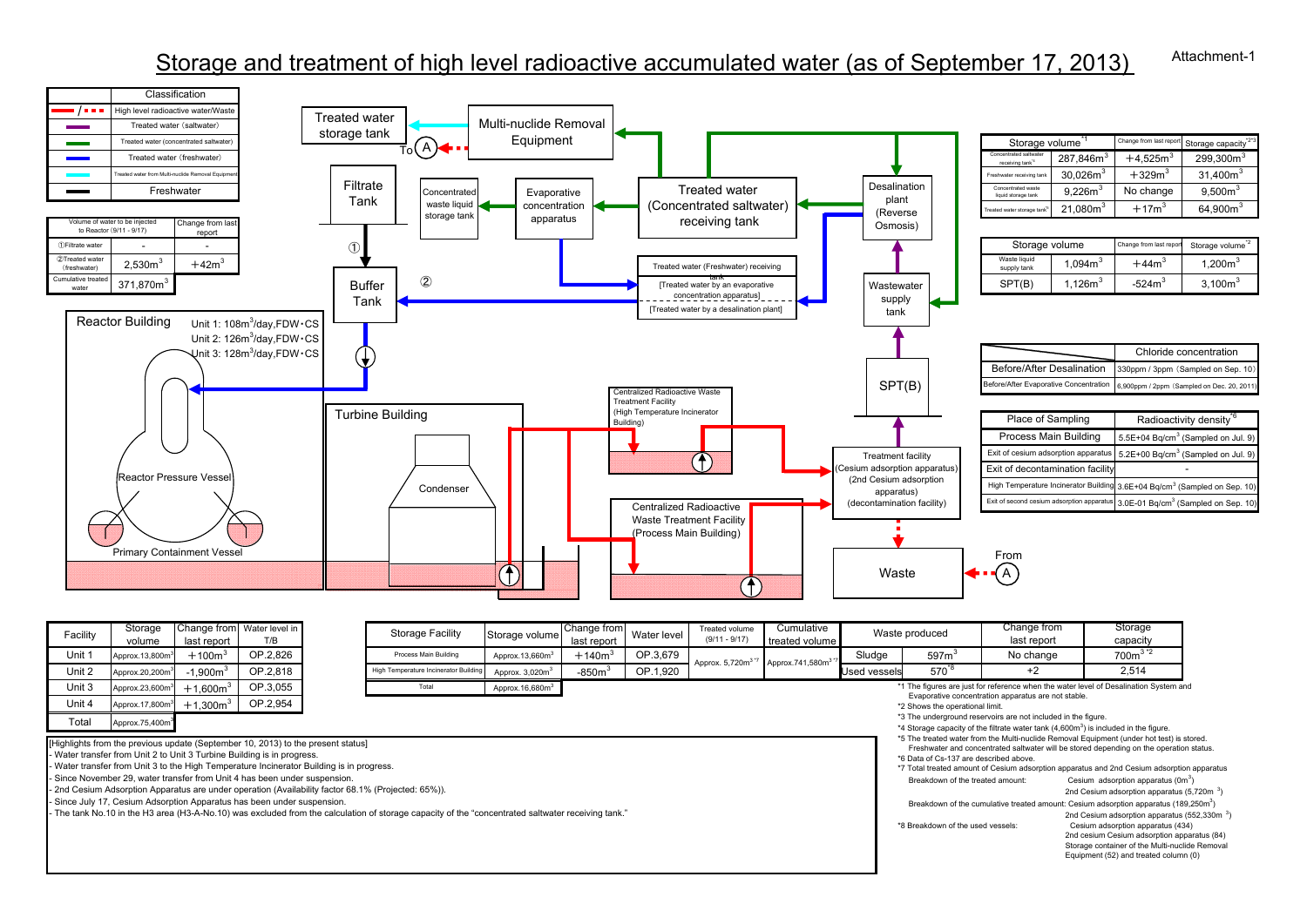# Storage and treatment of high level radioactive accumulated water (September 24, 2013)



| Facility | Storage volume               | Change from<br>last report | Water level in<br>T/B | <b>Storage Facility</b>               | Storage volum                |
|----------|------------------------------|----------------------------|-----------------------|---------------------------------------|------------------------------|
| Unit 1   | Approx. 14,000m <sup>3</sup> | $+2003$                    | OP.3.225              | Process Main Building                 | Approx. 13,790m <sup>3</sup> |
| Unit 2   | Approx. 23,000m <sup>3</sup> | $+2.800m^3$                | (Unit 2 T/B)          | High Temperature Incinerator Building | Approx. 3,830m <sup>3</sup>  |
| Unit 3   | Approx. 21,000m <sup>3</sup> | $-2.600m3$                 | OP.2.712              | Total                                 | Approx. 17,620m <sup>3</sup> |
| Unit 4   | Approx. 16,000m <sup>3</sup> | $-1.800m3$                 | (Unit 3 T/B)          |                                       |                              |
| Total    | Approx. 74,000m <sup>3</sup> |                            |                       |                                       |                              |

| acility | Storage volume    | Change from Water level in<br>last report | T/B                      | <b>Storage Facility</b> | Storage volume                        | last report                 | <b>Change from</b> Water level <b>I</b> | <b>Treated volume</b><br>$(9/18 - 9/24)$ | Cumulative<br>treated volume  |        | Waste produced    | Change from<br>last report | Storage<br>capacity |
|---------|-------------------|-------------------------------------------|--------------------------|-------------------------|---------------------------------------|-----------------------------|-----------------------------------------|------------------------------------------|-------------------------------|--------|-------------------|----------------------------|---------------------|
| Unit 1  | Approx. 14,000m   | $+2002$                                   | OP.3.225<br>(Unit 2 T/B) | Process Main Building   | Approx. 13,790m                       | $+1303$                     | OP.3.733                                | Approx. 5,460m <sup>3</sup>              | Approx. 747,040m <sup>3</sup> | Sludge | 597m <sup>3</sup> | No Change                  | 700 <sup>3</sup>    |
| Unit 2  | Approx, 23,000m   | $-2.800$ m $^3$                           |                          |                         | High Temperature Incinerator Building | Approx. 3,830m <sup>3</sup> | $+8103$                                 | OP.2.588                                 |                               |        | Used vessels      | 571                        |                     |
| Unit 3  | Approx. $21.000m$ | $-2.600m3$                                | OP.2.712                 | Total                   | Approx, 17,620m <sup>3</sup>          |                             |                                         |                                          |                               |        |                   |                            |                     |

[Highlights from the present status (September 17, 2013) to the supposition status]

- Water transfer from Unit 2 to Unit 3 Turbine Building will be suspended.

- Water transfer from Unit 3 to the High Temperature Incinerator Building will be conducted.

- Water transfer from Unit 4 will be stopped continuously.

- Operation of 2nd Cesium Absorption Apparatus is scheduled: Availability Factor 65% (Projected) - Cesium Absorption Apparatus will be stopped continuously.

\*1 Shows the operational limit.

\*2 The underground reservoirs are not included in the figure.

\*3 Storage capacity of the filtrate water tank  $(4,600m<sup>3</sup>)$  is included in the figure. \*4 The treated water from the Multi-nuclide Removal Equipment (under hot test) is stored. Freshwater and concentrated saltwater will be stored depending on the operation status.

\*5 Total treated amount of Cesium adsorption apparatus and 2nd Cesium adsorption apparatus Breakdown of the treated amount: Cesium adsorption apparatus (0m<sup>3</sup>)

2nd Cesium adsorption apparatus  $(5.460m<sup>3</sup>)$ 

Breakdown of the cumulative treated amount: Cesium adsorption apparatus (189,250m<sup>3</sup>)

2nd Cesium adsorption apparatus (557,790m <sup>3</sup>) \*6 Breakdown of the used vessels: Cesium adsorption apparatus (434) 2nd cesium Cesium adsorption apparatus (84) Storage container of the Multi-nuclide Removal Equipment (53) and treated column (0)

Attachment-2